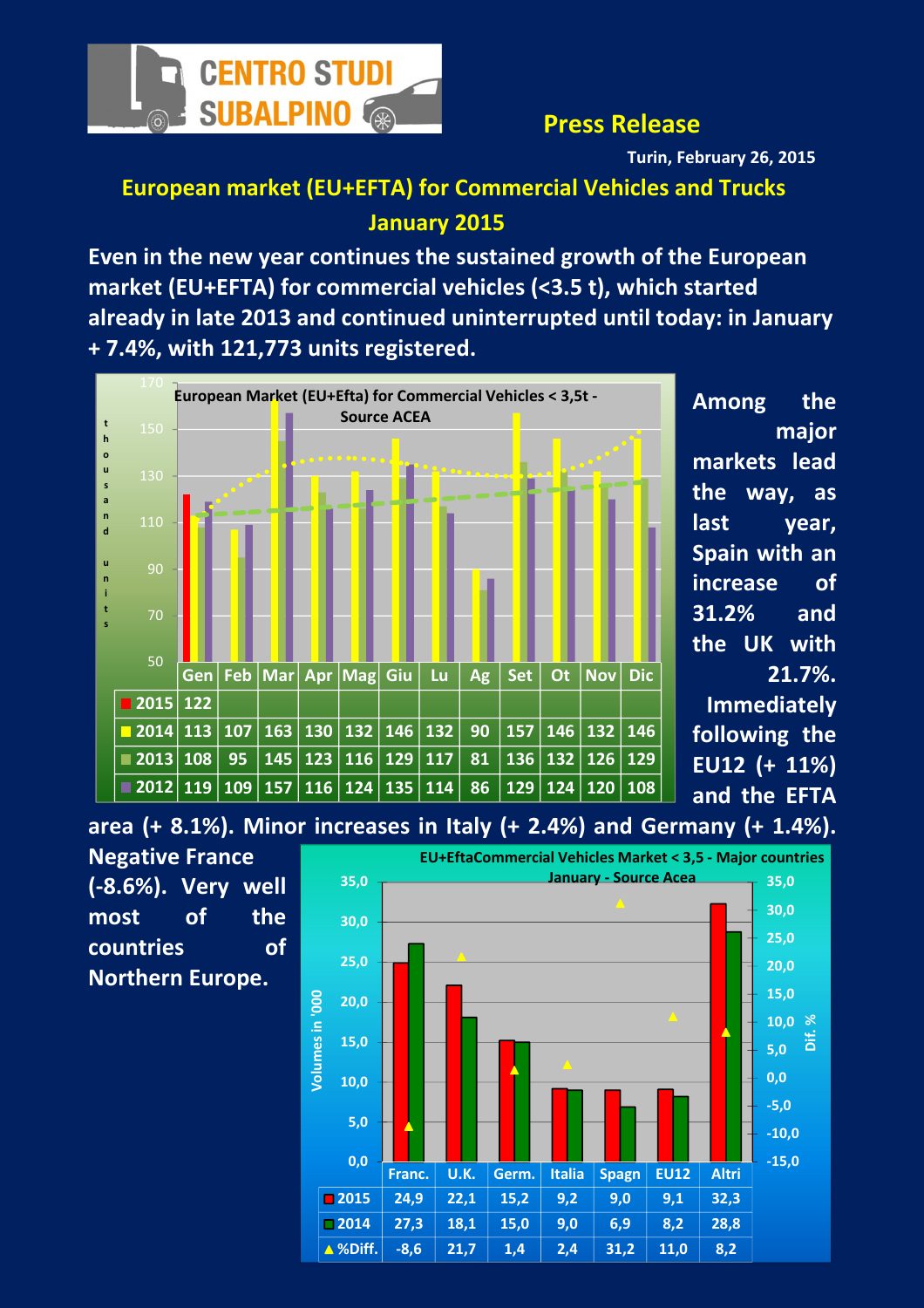## Starts to climb again the Truck after the downturns in demand of the second half of last year, closed with an overall loss of 7.7%



In January 23.184 units were registered, an increase of 6.4% on last year.

But the increase is mainly due to the sustained recovery of the UK, with a substantial increase of 35.1%, after a consecutive year of losses, followed by Germany with +16.4%. Grows only a modest 0.1% Spain, after



the boom in sales of last year. Loss in all other major markets: France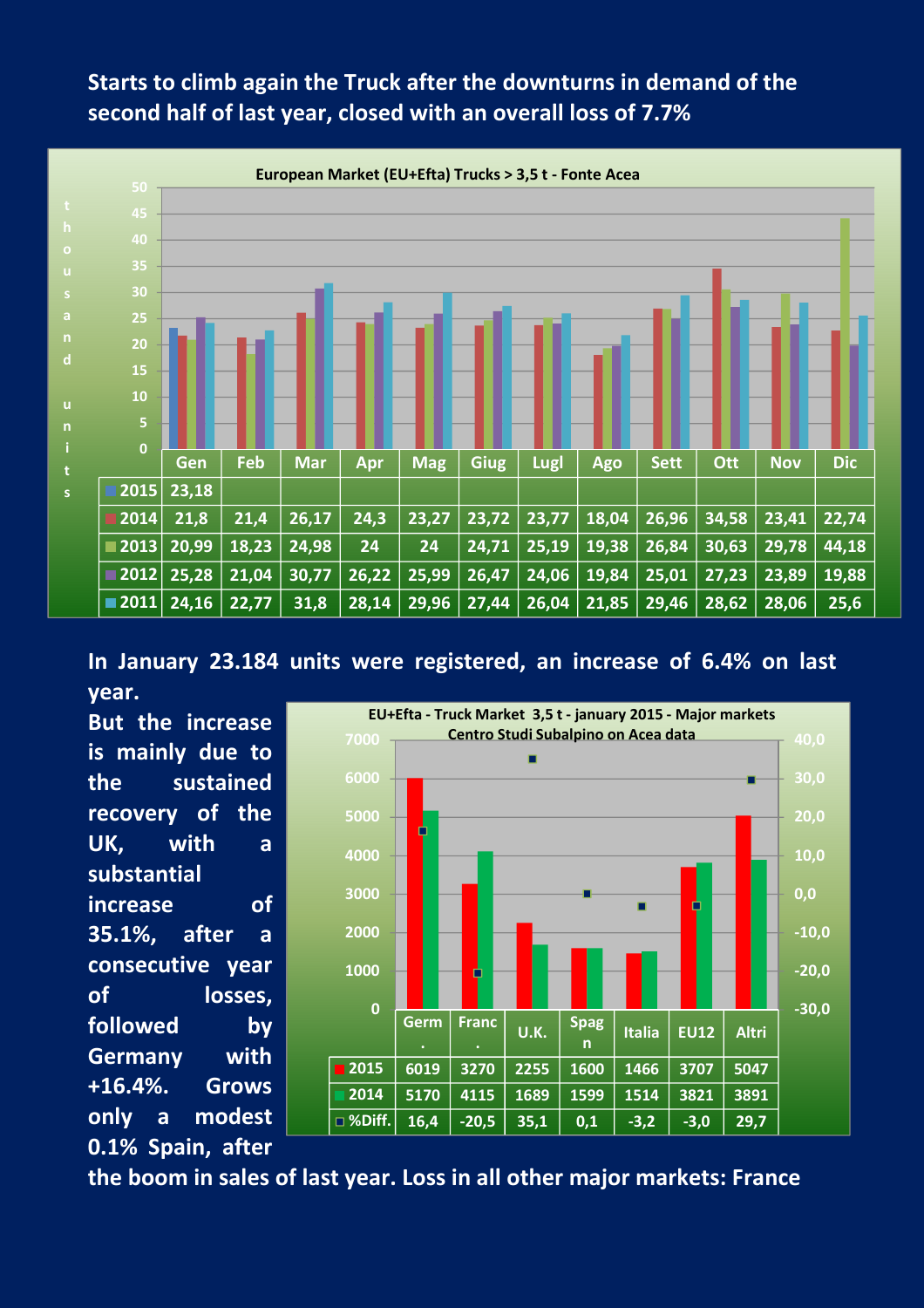-20.5%, Italy -3.2% and EU12 -3%. Also down the EFTA area (-3.6%).

Instead increase significantly some northern European countries, like the Netherlands

(+333.1%) after the prolonged declines throughout last year, Denmark (+84.9) and Austria (+36.6%)

Substantially similar trend in the sector of heavies> 16 t: total increase of 8.4% in the month, with 19,123 units registered,

due mainly to the very high increase of sales in Britain (+ 58.2%), in the process of recovering the heavy losses of last year, and Germany (+



22.3%). Up also the Efta area (+7.7%). Also in this sector in great recovery the Netherlands that goes up of 364.5%, and also Denmark (+92.3%) and Austria (+29,9%) Fall instead

#### France

(-21.8%), which continues in the downward trend of last year, Italy (- 2.9%), and Spain (-2.4%), slightly down after the great exploits of last year. Slightly downhill even the EU12, going down by 0.8%.

As for the future remain unchanged the scenarios that impact heavily

on the market: the crisis in Ukraine, even after the truce of Minsk, which unfortunately appears weak with the risk of further sanctions on the way, the future of Greece after the agreement with the